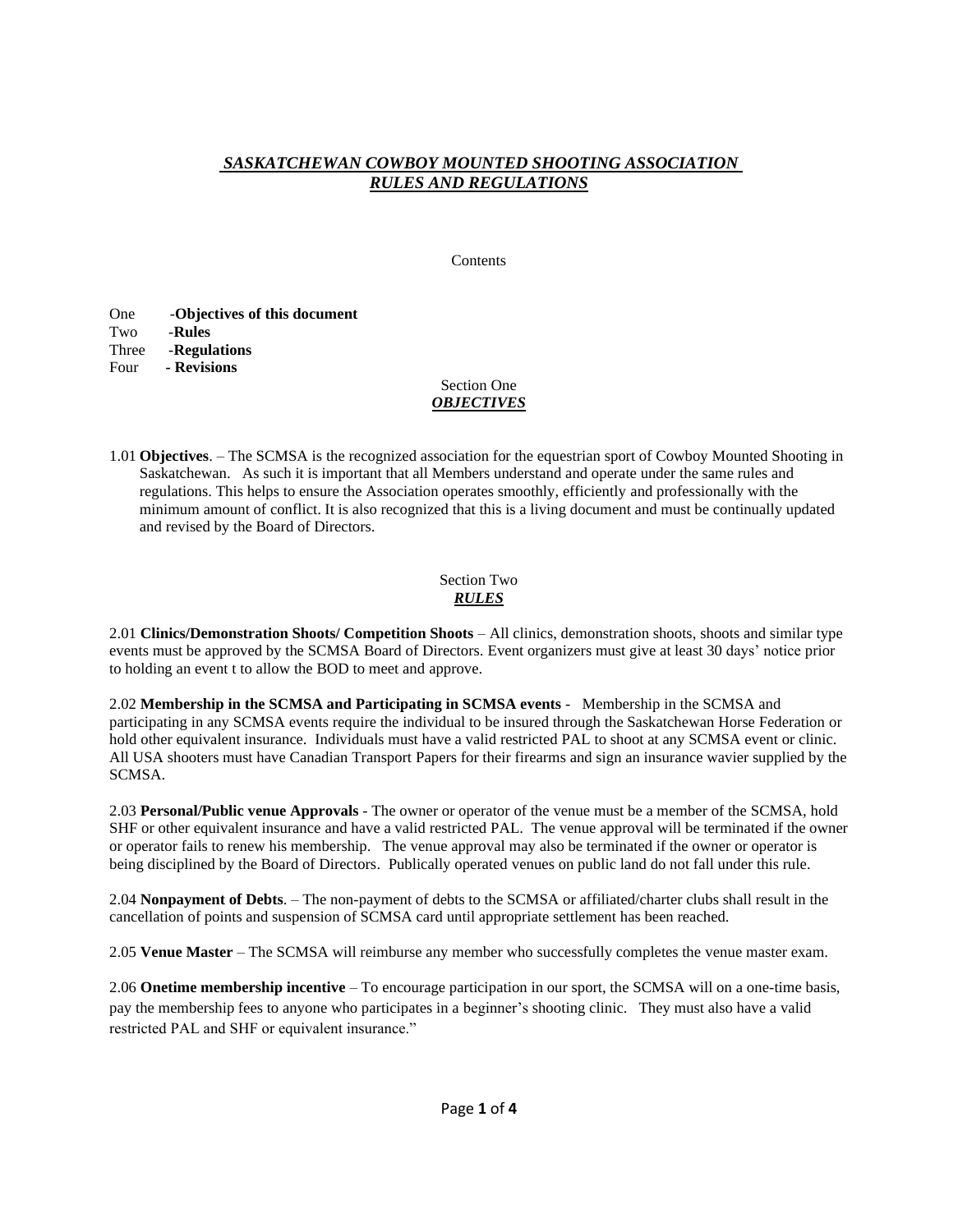2.07 **Shoot promotion** – To encourage an increase in the number shoots the BOD will award \$500.00 to all approved CMSA shoots and jackpots. Demonstrations, etc. do not qualify for this money. This rule will be reviewed yearly.

2.08 **To qualify for a SCMSA Incentive buckle -** you must be a Level 1 shooter going into the shoot where the buckle is offered. Any Level 1 competitor who has previously won a mounted shooting buckle is not eligible for the Incentive buckle.

2.09 **Ammo** – Competition CMSA approved ammo that has been certified for use in Canada must be used at all SCMSA sanctioned events that are open to the general public. These events include CMSA shoots, jackpots and demos.

2.10 **Notification of authorities** – The Chief Firearms Officer, RCMP or municipal police force and the municipality must be notified by letter at least two weeks in advance of any CMSA shoot, jackpot or demo. This is the responsibility of the Match Director.

2.11 **SCMSA sanctioned events** – If the club puts money into any sanctioned event, that event will be open to entry by all members. If entries are limited by time, facility size etc. the entries will be by first come first served. Match or event directors can decide if wranglers participate. Private, invitational shoots can be sanctioned by the BOD but will not receive any prize money from the club.

2.12 **Free membership** – Any member who brought in \$500 or more in sponsorship money will be given one free membership the following year.

2.13 **Administration of CMSA Shoots** – To make CMSA shoots easier to administer:

- (a) No changes to entry details can be made after the shoot closes on the CMSA website
- (b) Entry fees will be posted on a spreadsheet and shooters are expected to E transfer funds or pay by cheque or cash at time of registration
- (c) Cancellations are allowed. Entry fees will be refunded by cheque or by E transfers
- (d) Prize money will be paid out only after the shoot via E transfer or by cheque. Wrangler payouts may be paid out with cash.

2.14 **Additional Safety procedures** – To make mounted shooting safer:

- (a) An armorer will be present at all shooting events.
- (b) Prior to commencement of shooting activities all firearms will be proven to be unloaded. This will be demonstrated to the armorer.
- (c) A safety talk will be held prior to commencement of shooting activities. It will include the following but not limited to:
	- Absolutely no fanning
	- No live rounds of any caliber are allowed on site
	- The proper procedure for hang fires
- (d) The Sling/lock system for gun case lockup will be used at large public arenas. There use is encouraged in all other venues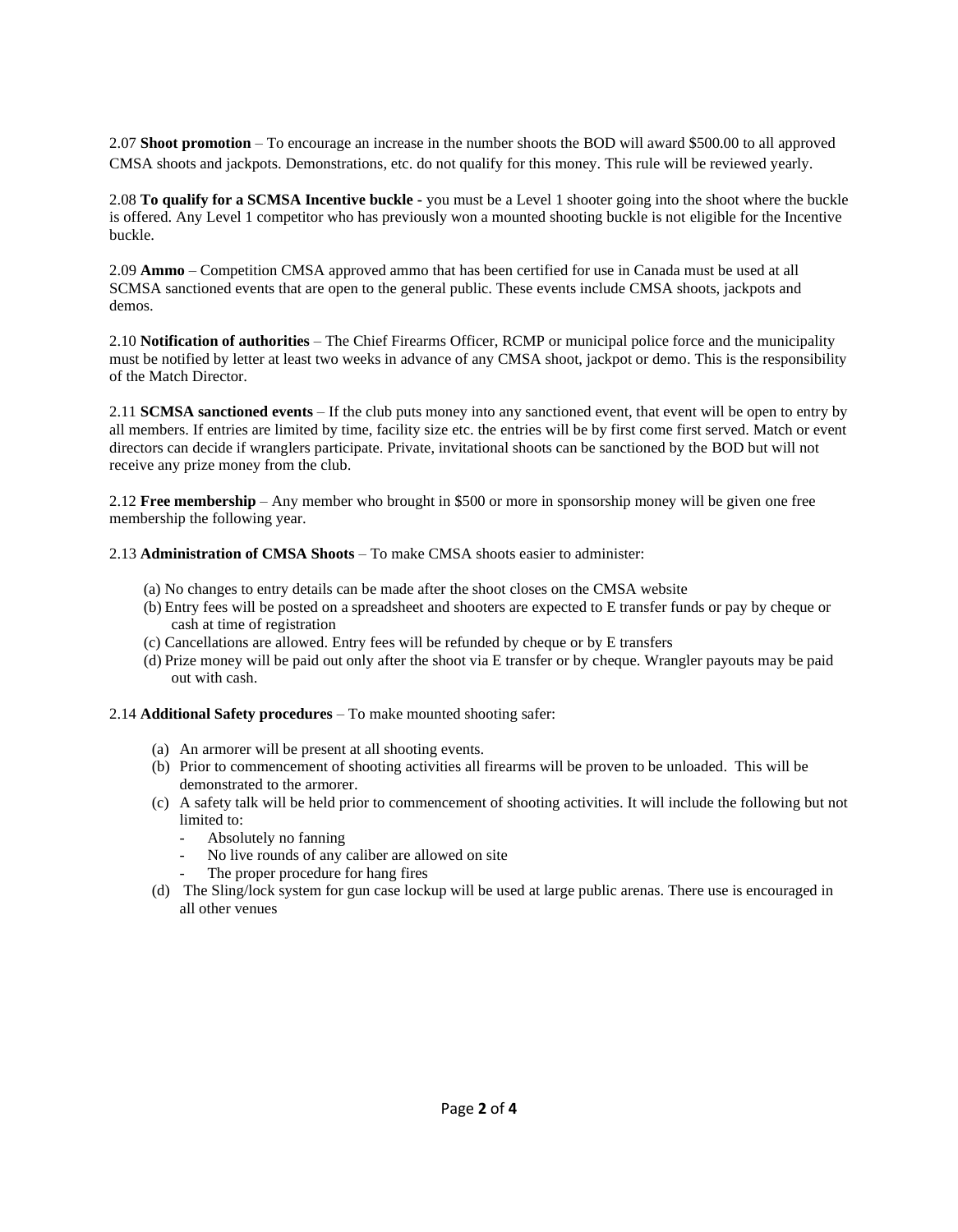### Section Three *REGULATIONS*

3.01 **SCMSA Member**- Whereas being a Member in the SCMSA is a privilege not a right, SCMSA has the authority to direct disciplinary action or sanctions against Members or affiliated clubs, who by virtue of being affiliated with SCMSA, come under the jurisdiction of SCMSA's Rules and Regulations. A member or affiliated club may be disciplined, suspended or expelled by the SCMSA for actions that are determined to be detrimental to the overall welfare and/or financial well being of the association.

3.02 **Year end High Point Winners**. – Winners must be a SCMSA member. Winners must attend 60% of all SCMSA sanctioned shoots. Points will only be accumulated at:

(a) SCMSA sanctioned shoots

(b) at the level at which the shooter goes into the last SCMSA shoot of the competition year.

A win and resulting move up at the last shoot does not change the level at which the shooter is competing for high points.

3.03 **Wrangler Level Participants**. – The goal of SCMSA is to properly train and prepare our Wrangler level participants for full competition starting at age18 in Canada and age 12 in the USA. The following applies to practices, competition and demonstrations:

- (a) Pylon cones may be placed to direct Wranglers through the courses
- (b) Peewee, Novice and Junior Wranglers may be briefed and walked through patterns on their horses prior to being timed
- (c) Parent must designate a guardian if they are absent from each shoot. The Wrangler must carry a letter with them stating the parent's permission for the Wranglers participation
- (d) The range master has the final say in all instances
- (e) No participant under 18 years of age shall fire any firearm while mounted at any practice, jackpot, clinic or competition.
- (f) A Wrangler may move up when deemed ready by the parent however the Range Master has final input with regard to safety at all shoots.
- (g) No move backs so Wranglers should practice, practice, practice!
- (h) The Wrangler will have a current Canadian club membership and SHF insurance or equivalent.

There will be 3 classifications within the Youth membership of the SCMSA. They are:

- 1. **Peewee Wrangler** Any child 9 or under as of the day after CMSA World Championships in October
	- Requires being led through the course or having a parent in the arena
	- Will NOT participate in ground shooting
	- Moving up is optional
- 2. **Novice Wrangler** Any child 11 or under as of the day after CMSA World Championships in October
	- Will ride thru the course with no assistance
	- Engage targets as per the CMSA rulebook regarding Wranglers
	- Will NOT participate in ground shooting
	- Encouraged to have holsters and a least 1 cap gun
	- Scoring as per CMSA Wrangler rules
	- Moving up is optional
- 3. **Junior Wrangler** Any Child who is under the age of 18 as the day after CMSA World Championships in October
	- May be briefed on the course and may participate in course walk through patterns on horse prior to being